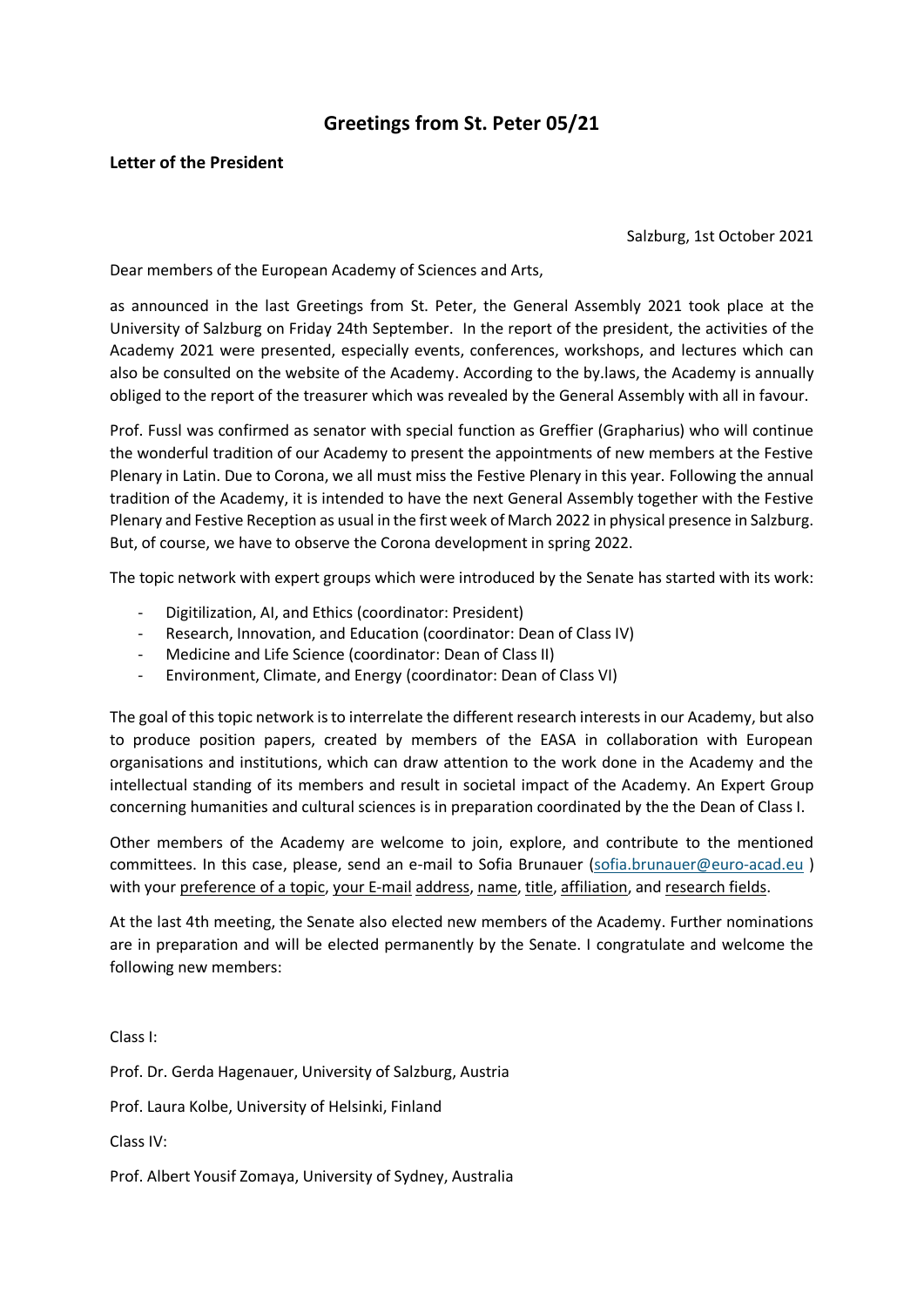#### Class VI:

Prof. Dr. Sergei Demidenko, Sunway University, Malaysia

Prof. Octavia Dobre, Memorial University, Canada

Prof. Honghao Gao, Shanghai University, China

Prof. Tingwen Huang, Texas A&M University at Qatar, Qatar

Prof. Dr. Boris Japarov, Kazakhstan Research and Education Networking Association, Kazakhstan

The Senate also elected a new delegate of Russia:

Prof. Michael Ugryumov (Moskau)

Prof. Stefan Luby, former vice-president and member of the presidium, was awarded the title Honorary Senator for special merits.

For coming events of the Academy, please, see the following schedule events and the Homepage of the Academy.

I look forward to meet you online or, hopefully, with physical presence in a soon future.

With kind regards

Klaus Mainzer

President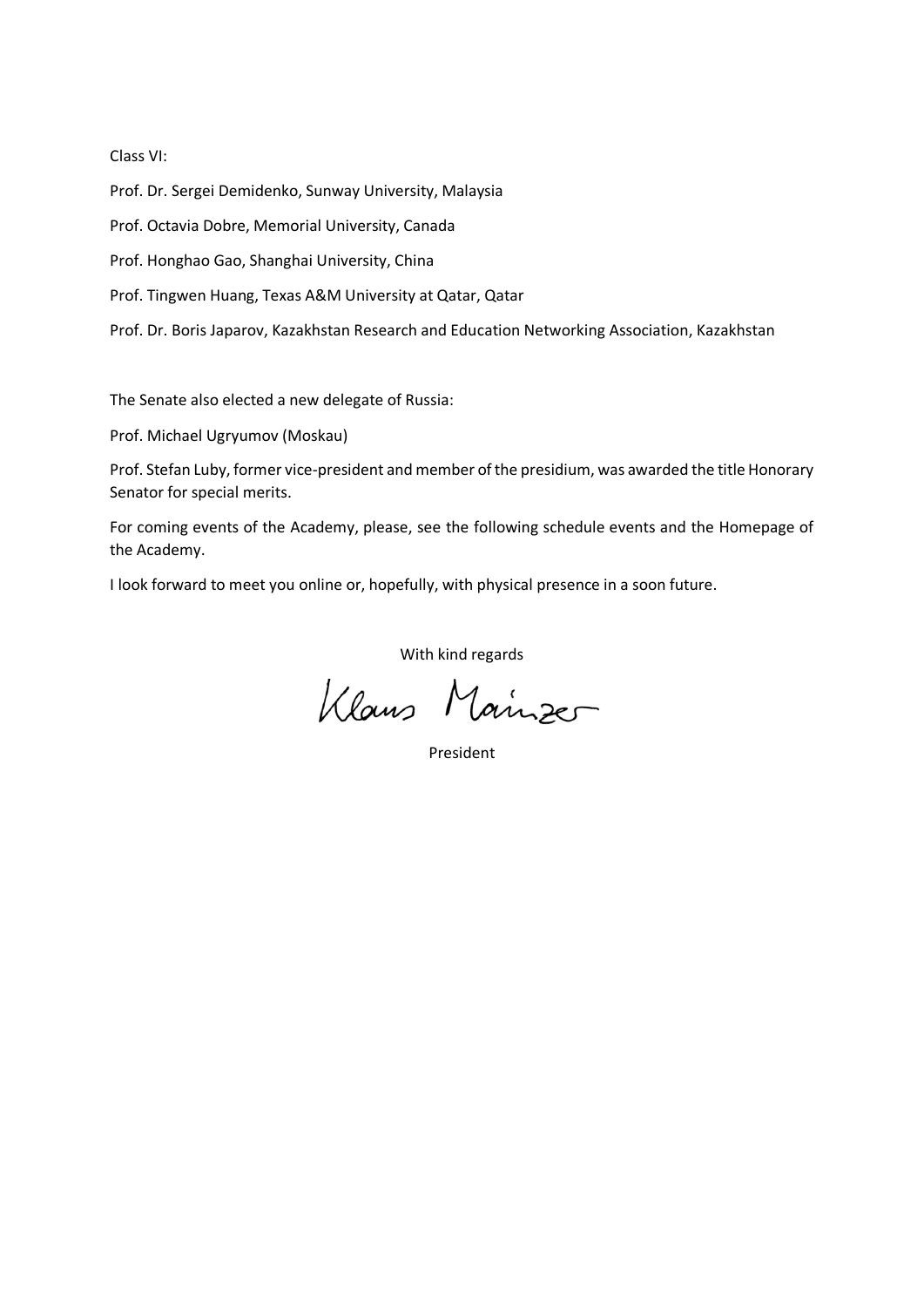## **SHEDULE/EVENTS**

**Klaus Mainzer, TU München und CFvW-Zentrum, Universität Tübingen, Präsident EASA**, **Reinhard Kahle, Carl Friedrich von Weizsäcker-Zentrum, Universität Tübingen, Anna Hoffmann, Hoffmann Consulting & Facilitation, Berlin & Potsdam:** *INFORMATIK & NACHHALTIGKEIT – COMPUTER SCIENCE & SUSTAINABILITY/ Online Workshop auf der* Jahrestagung der Deutschen Gesellschaft für Informatik (GI), 27<sup>th</sup>September- 1<sup>st</sup> October:

<https://euro-acad.eu/events?id=103>

## **Ioannis Liritzis (Dean, Class IV), Violeta Dinescu (Dean, Class III):** *SCIENCE MEETS ART, Colloquium*:

1<sup>st</sup> October 2021 - 28<sup>th</sup> January 2022: [https://euro-acad.eu/events?id=91,](https://euro-acad.eu/events?id=91) online Colloquium

Contact: [ioannis.liritzis@euro-acad.eu](mailto:ioannis.liritzis@euro-acad.eu) and violeta.dinescu@euro-acad.eu

**EASA & Bulgarian Academy of Sciences and Arts,** *11 th DANUBE ACADEMIES CONFERENCE (DAC)*

22 nd Oktober**: [https://euro-acad.eu/events?id=104,](https://euro-acad.eu/events?id=104)** online conference

**Maria Zabkowska-Wacławek (Class VI)**, *ECOPOLE 2021*, 13th October - 16th October:

<https://euro-acad.eu/events?id=97>

**Vice president Harreß, Dean Dinescu (Class III), Dean Önnerfors (Class I)**:

*SYMPOSIUM AT THE OCCASION OF THE 200*th *BIRTHDAY OF FJODOR DOSTOJEWSKI*, 13th November in Salzburg, Hybrid Event

*Contact*: [harress@rz.uni-leipzig.de](mailto:harress@rz.uni-leipzig.de)

*AWARDING OF THE TOLERANCE RINGS*, Cologne 18th November 2021:

[https://euro-acad.eu/events?id=105,](https://euro-acad.eu/events?id=105) *Contact*[: presidential.office@euro-acad.eu](mailto:presidential.office@euro-acad.eu)

## *FESTIVE PLENARY SESSION*, March 2022, **Awarding the Paul Crutzen Medal**

Contact: presidential. office@euro-acad.eu

## **RECEIVED PRINT PUBLICATIONS**

*Klaus Mainzer, Peter Schuster, Helmut Schwichtenberg (Eds.)*, Proof and Computation II. From Proof Theory and Univalent Mathematics to Program Extraction and Verification, World Scientific Publishing Company, August 2021

*Stefanie Kisgen*, Leadership- Transdisciplinary Writings, Dedicated to Prof. Dr. Dr. h.c. *Werner G. Faix*, On the Occasion of his 70th Birthday, Steinbeis- Edition, 2021

*Werner G. Faix, Stefanie Kisgen, Alisa Schwinn, Liane Windisch*, Führung, Persönlichkeit und Bildung-Mit Führungskraft die Zukunft erfolgreich und nachhaltig gestalten, Sibe Edition, Springer Gabler, 2021

Braunschweigische Wissenschaftliche Gesellschaft, Jahrbuch 2020, Cuvillier Verlag Göttingen, 2021